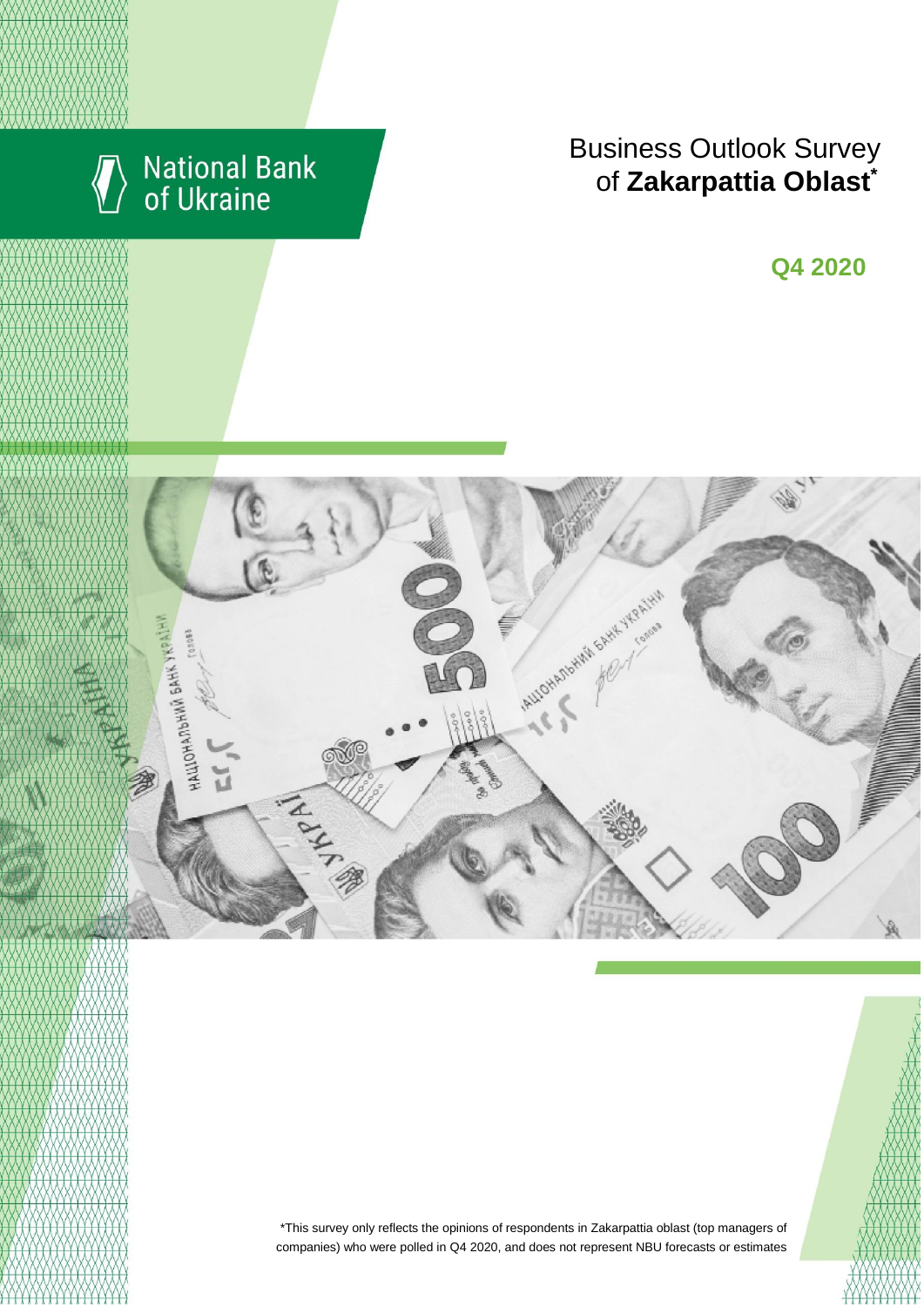**A survey of companies carried out in Zakarpattia oblast in Q4 2020 showed that respondents expected a significant drop in the output of Ukrainian goods and services and had moderate expectations for the performance of their companies over the next 12 months on the back of a tighter quarantine.** Respondents also reported moderate inflation. Depreciation expectations remained high.

**The top managers of companies said they expected that over the next 12 months:**

- **the output of Ukrainian goods and services would drop rapidly:** the balance of expectations was (-40.0%) compared with 0.0% in Q3 2020 (Figure 1) and (-24.4%) across Ukraine
- **prices for consumer goods and services would rise moderately:** 90.0% of the surveyed companies said that growth in the prices of consumer goods and services would not exceed 7.5% (compared to 70.0% in the previous quarter and 49.2% across Ukraine). All of the respondents referred to the exchange rate as **the main inflation driver** (Figure 2)
- **the domestic currency would depreciate significantly:** a total of 90.0% of respondents (compared to 90.9% in the previous quarter) expected the hryvnia to weaken against the US dollar, the figure across Ukraine being 87.1%
- **the financial and economic standings of their companies would remain unchanged:** the balance of expectations was 0.0% (compared with (-9.1%) in the previous quarter). Companies across Ukraine expected financial and economic standings to improve slightly (1.3%) (see Table)
- **total sales would decrease:** the balance of responses was (-20.0%) compared with 0.0% in the previous quarter (see Table). External sales were expected to remain unchanged: the balance of responses was 0.0% (compared with (-20.0%) in the previous quarter). Overall, companies across Ukraine expected sales to increase moderately, the balances of responses being 7.1% and 3.8% respectively
- **investment** both in construction and in machinery, equipment, and tools **would decrease:** the balances of responses were (-20.0%) and (-10.0%) respectively compared with (-9.1%) and 9.1 respectively in the previous quarter. The balances of responses across Ukraine were (-4.5%) and 3.8% respectively
- **staff numbers at their companies would decrease significantly:** the balance of responses was (-30.0%) compared with (-18.2%) in Q3 2020 and (-9.9%) across Ukraine (Figure 4)
- **purchase prices would rise at a faster pace** (the balance of responses was 80.0%) than **selling prices** (the balance of responses was 30.0%) compared with 81.8% and 63.6% in the previous quarter (Figure 6). The exchange rate was cited as the main selling price driver (70.0% of respondents) (Figure 7)
- **per-unit production costs** and **wage costs per staff member would grow:** the balances of responses were 40.0% for each (compared with 27.3% and 45.5% respectively in Q3 2020) (Figures 4 and 6).

Weak demand continued to be cited as **the main drag on the ability of companies to boost production** (60.0% of respondents) (Figure 5).

**Expectations of borrowing needs** in the near future **increased** (Figure 8). The companies that planned to take out corporate loans opted only for domestic currency loans. Respondents said that bank lending conditions had tightened (Figure 9). Respondents referred to high loan rates and uncertainty about their ability to meet debt obligations as the main factors that deterred them from taking out loans (Figure 10).

**All of the respondents** said that they **had encountered no difficulties in effecting transactions with funds deposited in bank accounts** (96.9% across Ukraine).

**Assessments of financial and economic standings as of the time of the survey** (Figure 3)

- **The current financial and economic standings of companies were assessed as bad** for three quarters in a row**:**  the balance of responses was (-40.0%) compared with (-18.2%) in the previous quarter and (-3.2%) across Ukraine.
- **Finished goods stocks had decreased and were assessed at a normal level:** the balance of responses was 0.0% (compared with 20.0% in Q3 2020).
- **Companies of the oblast had a sufficient amount of unutilized production capacity to meet any unexpected rise in demand:** the balance of responses was 10.0% (compared to 18.2% in the previous quarter).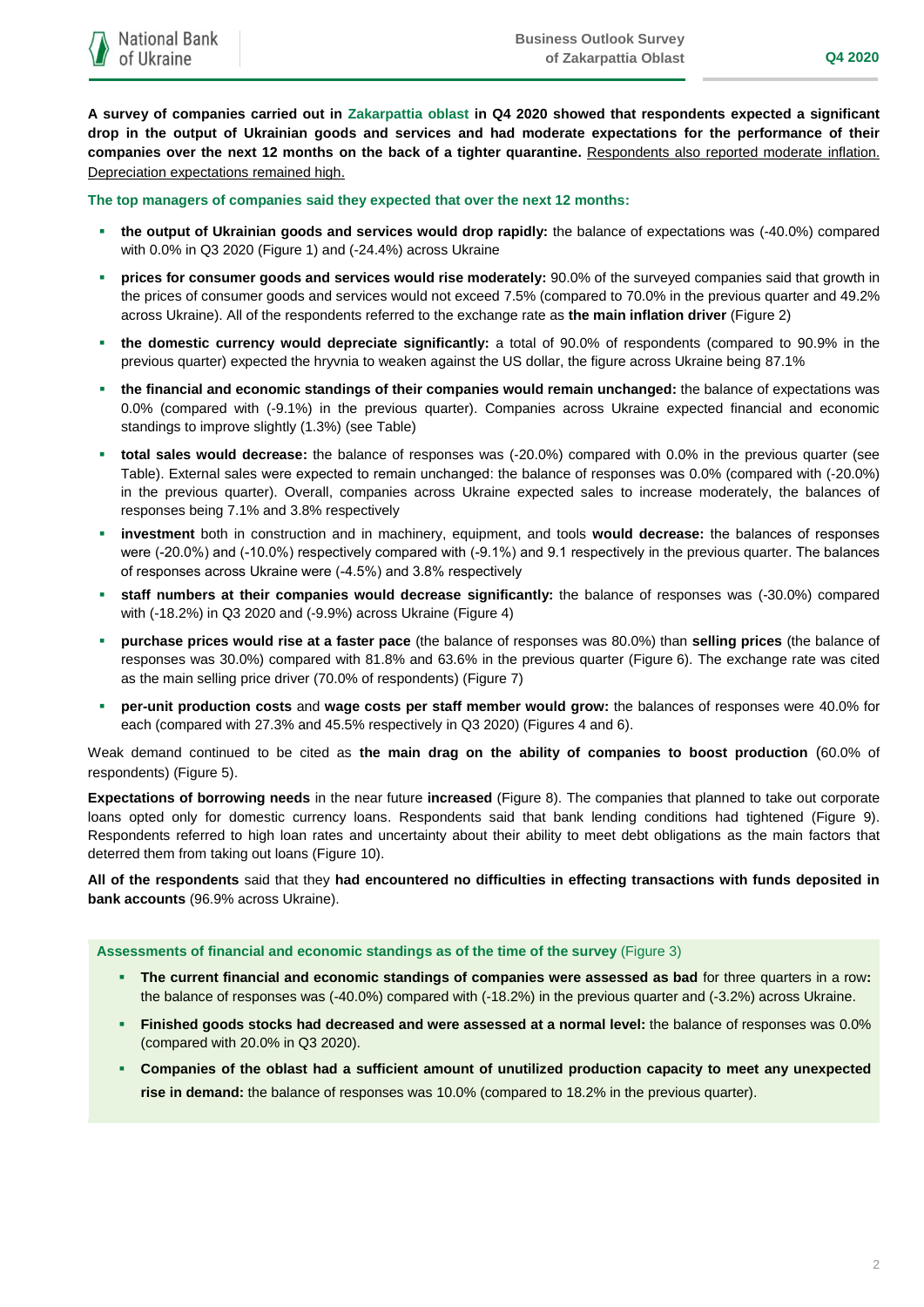## **Survey Details1,2**



- **Period: 6 November through 25 November 2020.**
- A total of 10 companies were polled.
- No economic activity was able to generate a representative sample.



## **Business Outlook Index for Next 12 Months in Terms of Oblasts<sup>3</sup>, %**

 \*a quartile is the v alue of the BOI where an ordered sample is div ided into f our equal-sized subgroups \*\*a median is the v alue of the BOI in the middle of an ordered sampled where the sample is divided into two equal-sized subgroups

## **Table. The Business Outlook Index of Companies in Zakarpattia Oblast and Its Components**

| <b>Expectations over next 12 months for</b>   | Balances of responses, % |         |                               |         |         |
|-----------------------------------------------|--------------------------|---------|-------------------------------|---------|---------|
|                                               | Q4 19                    | Q1 20   | Q <sub>2</sub> 2 <sub>0</sub> | Q3 20   | Q4 20   |
| Financial and economic standings              | 36.4                     | 0.0     | 18.2                          | $-9.1$  | 0.0     |
| <b>Total sales</b>                            | 45.5                     | $-18.2$ | 18.2                          | 0.0     | $-20.0$ |
| Investment in construction                    | 20.0                     | 20.0    | $-30.0$                       | $-9.1$  | $-20.0$ |
| Investment in machinery, equipment, and tools | 36.4                     | 30.0    | $-9.1$                        | 9.1     | $-10.0$ |
| Staff numbers                                 | 0.0                      | $-54.5$ | 0.0                           | $-18.2$ | $-30.0$ |

<sup>&</sup>lt;sup>2</sup> This sample was generated in proportion to the contribution of each oblast and each economic activity to Ukraine's gross value added.

1

<sup>&</sup>lt;sup>3</sup> Data for totals and components may be subject to rounding effects.

<sup>4</sup> The business outlook index (BOI) is an aggregate indicator for expected business performance over the next 12 months. It is calculated using the balances of respondents' responses regarding changes in the financial and economic standings of their companies and future economic activity.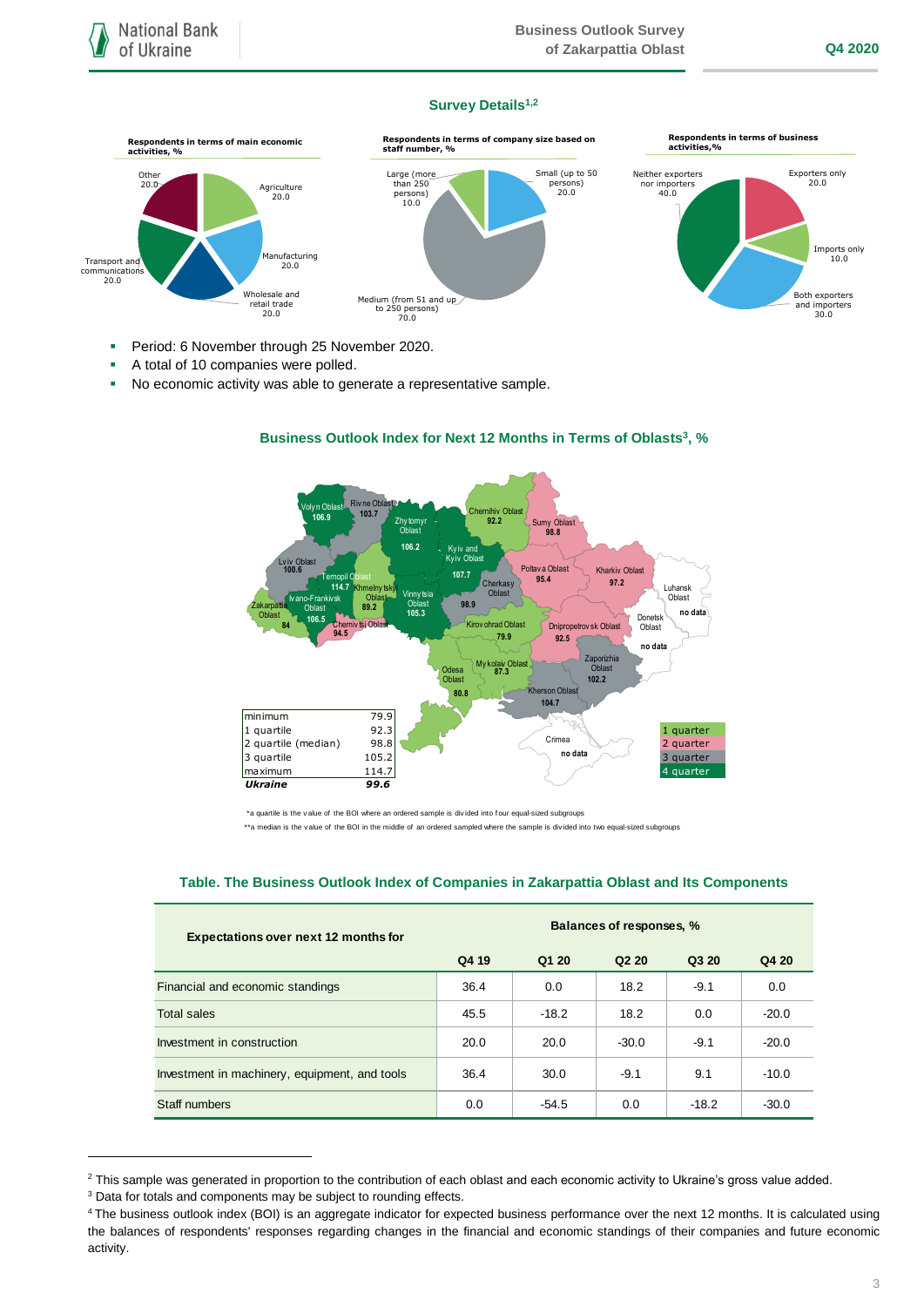## **Business Outlook Survey of Zakarpattia Oblast Q4 2020**

### Figure 1 Figure 2







-50 -40 -30 -20 -10 0 10 20 30 Q4 19 Q1 20 Q2 20 Q3 20 Q4 20 **Companies' economic activity as of the time of the survey, balance of responses** Financial and economic standings Finished goods stocks **Unutilized production capacity** 





## Figure 3 Figure 4

**Staff level and wage cost expectations for next 12 months, balance of responses**





**Expectations of producer prices for next 12 months, balance of responses**